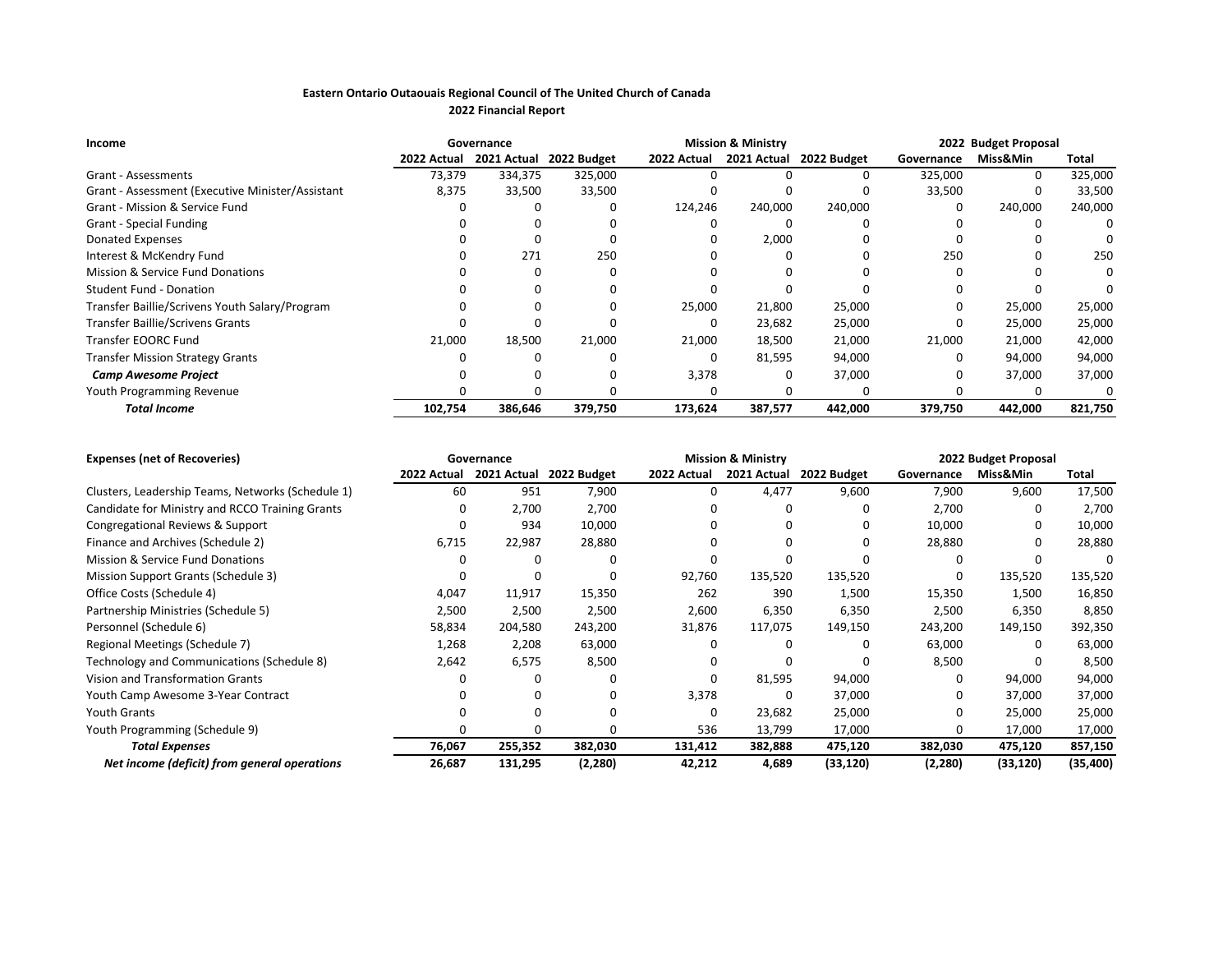## **Eastern Ontario Outaouais Regional Council of The United Church of Canada 2021 Financial Report**

| Schedule 1 - Clusters, Leadership Teams, Networks | <b>Mission &amp; Ministry</b><br>Governance |     |                         |             |             | 2022 Budget Proposal |              |          |        |
|---------------------------------------------------|---------------------------------------------|-----|-------------------------|-------------|-------------|----------------------|--------------|----------|--------|
|                                                   | 2022 Actual                                 |     | 2021 Actual 2022 Budget | 2022 Actual | 2021 Actual | 2022 Budget          | Governance   | Miss&Min | Total  |
| Camping Leadership Team                           |                                             |     | 0                       |             | 2,025       | 100                  |              | 100      | 100    |
| Chaplaincy Leadership Team                        |                                             |     |                         |             |             | 1,000                | 0            | 1,000    | 1,000  |
| Contingency (allocations yet to be determined)    |                                             |     | 3,000                   | O           |             | 3,000                | 3,000        | 3,000    | 6,000  |
| Finance Leadership Team                           |                                             | 126 | 500                     |             |             | 0                    | 500          |          | 500    |
| Justice, Global, and Ecumenical Relations         |                                             |     | 0                       | 0           | 1.403       | 5,000                | O            | 5,000    | 5,000  |
| Lay Worship Leaders                               |                                             |     | 3,000                   |             |             | 0                    | 3,000        |          | 3,000  |
| <b>Ministry Personnel Events</b>                  | 60                                          | 825 | 1,000                   |             |             | 0                    | 1,000        |          | 1,000  |
| Pastoral Relations Leadership Team                |                                             |     | 400                     |             |             |                      | 400          |          | 400    |
| <b>Right Relations</b>                            |                                             |     | 0                       |             | 1,048       | 500                  | <sup>0</sup> | 500      | 500    |
| Total                                             | 60                                          | 951 | 7.900                   | 0           | 4.477       | 9,600                | 7.900        | 9,600    | 17,500 |

| <b>Schedule 2 - Finance and Archives</b> |             | <b>Mission &amp; Ministry</b><br>Governance |                         |             |   | 2022 Budget Proposal    |            |          |        |
|------------------------------------------|-------------|---------------------------------------------|-------------------------|-------------|---|-------------------------|------------|----------|--------|
|                                          | 2022 Actual |                                             | 2021 Actual 2022 Budget | 2022 Actual |   | 2021 Actual 2022 Budget | Governance | Miss&Min | Total  |
| Archives Honourarium                     | 2,035       | 8,037                                       | 9,000                   |             |   |                         | 9,000      |          | 9,000  |
| Archives Office and Travel Expenses      |             | 442                                         | 750                     |             | 0 |                         | 750        |          | 750    |
| <b>Archives Ontario Archives</b>         | 0           | 6,206                                       | 10,000                  |             | 0 |                         | 10,000     |          | 10,000 |
| <b>Bank and Review Costs</b>             | 1,153       | 1,108                                       | 1,250                   |             | 0 |                         | 1,250      |          | 1,250  |
| <b>Incorporated Ministries</b>           | 125         | 500                                         | 750                     |             | 0 |                         | 750        |          | 750    |
| Insurance                                |             |                                             | 400                     |             |   |                         | 400        |          | 400    |
| Treasurer Honourarium                    | 3,155       | 6,250                                       | 6,330                   |             | 0 |                         | 6,330      |          | 6,330  |
| Treasurer Office Expense                 | 247         | 444                                         | 400                     |             | 0 |                         | 400        |          | 400    |
| Total                                    | 6,715       | 22.987                                      | 28,880                  |             |   |                         | 28,880     |          | 28,880 |

| <b>Schedule 3 - Mission Support Grants</b> |             | <b>Mission &amp; Ministry</b><br>Governance |             |             |             |             | 2022 Budget Proposal |          |         |  |
|--------------------------------------------|-------------|---------------------------------------------|-------------|-------------|-------------|-------------|----------------------|----------|---------|--|
|                                            | 2022 Actual | 2021 Actual                                 | 2022 Budget | 2022 Actual | 2021 Actual | 2022 Budget | Governance           | Miss&Min | Total   |  |
| Algonguin Chaplaincy                       |             | 0                                           |             | 2.775       | 5,550       | 5,550       | 0                    | 5,550    | 5,550   |  |
| Alwyn Community of Faith                   |             | 0                                           |             | 1,750       | 3,500       | 3,500       | 0                    | 3,500    | 3,500   |  |
| Camp Lau-ren                               |             | 0                                           | 0           | 20,000      | 20,000      | 20,000      | 0                    | 20,000   | 20,000  |  |
| Carlington Chaplaincy                      |             | 0                                           | 0           | 3,500       | 7,000       | 7,000       | 0                    | 7,000    | 7,000   |  |
| Centre 507                                 |             | 0                                           |             | 15,335      | 30,670      | 30,670      | 0                    | 30,670   | 30,670  |  |
| Golden Lake Camp                           |             | 0                                           | 0           | 15,000      | 15,000      | 15,000      | 0                    | 15,000   | 15,000  |  |
| House of Lazarus                           |             | 0                                           |             | 18,150      | 36,300      | 36,300      | 0                    | 36,300   | 36,300  |  |
| Ottawa West End Chaplaincy                 |             | 0                                           |             | 1,250       | 2,500       | 2,500       | 0                    | 2,500    | 2,500   |  |
| Rideau Hill Camp                           |             | 0                                           |             | 15,000      | 15,000      | 15,000      | 0                    | 15,000   | 15,000  |  |
| Total                                      |             | 0                                           |             | 92.760      | 135.520     | 135,520     |                      | 135,520  | 135,520 |  |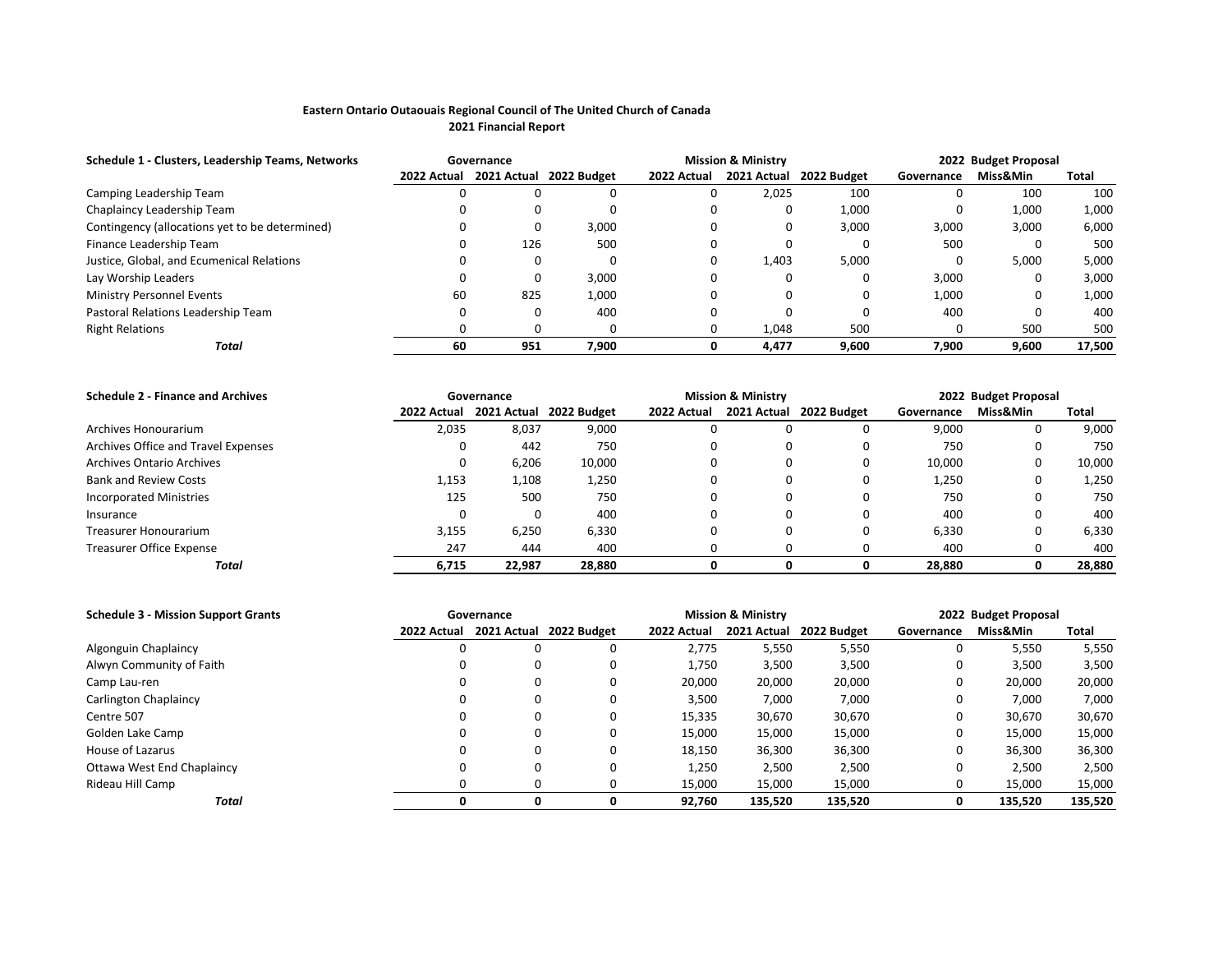## **Eastern Ontario Outaouais Regional Council of The United Church of Canada 2021 Financial Report**

| <b>Schedule 4 - Office Costs</b>   | <b>Mission &amp; Ministry</b><br>Governance |             |             |             |             |             | 2022 Budget Proposal |          |          |
|------------------------------------|---------------------------------------------|-------------|-------------|-------------|-------------|-------------|----------------------|----------|----------|
|                                    | 2022 Actual                                 | 2021 Actual | 2022 Budget | 2022 Actual | 2021 Actual | 2022 Budget | Governance           | Miss&Min | Total    |
| Carleton Place                     |                                             |             |             |             |             |             |                      |          |          |
| Photocopier                        | 0                                           | 0           | 750         | 0           | 0           | 0           | 750                  | 0        | 750      |
| Postage                            | 0                                           | 11          | 250         |             | 0           | 0           | 250                  | 0        | 250      |
| Rent                               | 2,600                                       | 5,200       | 5,200       |             | 0           | 0           | 5,200                | 0        | 5,200    |
| Supplies                           | 0                                           | 342         | 1,000       |             | 0           | 0           | 1,000                | 0        | 1,000    |
| Home Offices                       | 262                                         | 242         | 750         | 262         | 390         | 1,500       | 750                  | 1,500    | 2,250    |
| <b>Sundry (Transitional Costs)</b> | (41)                                        | 890         | 500         | 0           | 0           | 0           | 500                  | 0        | 500      |
| Summerlea (16.6% of costs)         |                                             |             |             |             |             |             |                      |          | 0        |
| Elevator                           | 15                                          | 228         | 150         | $\Omega$    | 0           | 0           | 150                  | 0        | 150      |
| Hydro                              | 68                                          | 335         | 550         |             | 0           | 0           | 550                  | 0        | 550      |
| Internet                           | 0                                           | 77          | 100         |             | 0           | O           | 100                  | 0        | 100      |
| Photocopier                        |                                             | 0           | 350         |             | 0           | O           | 350                  | O        | 350      |
| Postage                            | 0                                           | 0           | 500         |             | 0           | 0           | 500                  | 0        | 500      |
| Rent                               | 1,143                                       | 4,450       | 4,500       |             | 0           | 0           | 4,500                | 0        | 4,500    |
| Supplies                           | 0                                           | 142         | 750         |             | 0           | 0           | 750                  | O        | 750      |
| Telephone                          | O                                           | O           | $\Omega$    |             | O           |             |                      | O        | $\Omega$ |
| Total                              | 4,047                                       | 11,917      | 15,350      | 262         | 390         | 1,500       | 15,350               | 1,500    | 16,850   |

| <b>Schedule 5 - Partnerships</b>    |             | Governance |                         |             | <b>Mission &amp; Ministry</b> |             | 2022 Budget Proposal |          |       |  |
|-------------------------------------|-------------|------------|-------------------------|-------------|-------------------------------|-------------|----------------------|----------|-------|--|
|                                     | 2022 Actual |            | 2021 Actual 2022 Budget | 2022 Actual | 2021 Actual                   | 2022 Budget | Governance           | Miss&Min | Total |  |
| Affirm United                       |             |            | 0                       |             |                               | 1,000       |                      | 1,000    | 1,000 |  |
| Christian Council of Capital Region |             |            | 0                       |             | 250                           | 250         |                      | 250      | 250   |  |
| <b>Grand River Book Stores</b>      | 2,500       | 2,500      | 2,500                   | 2,500       | 2,500                         | 2,500       | 2,500                | 2,500    | 5,000 |  |
| Multi Faith Housing Intiative       |             |            | 0                       | 100         | 100                           | 100         |                      | 100      | 100   |  |
| Spiritual Care in Secondary Schools |             |            | 0                       |             | 1,000                         | 1,000       |                      | 1,000    | 1,000 |  |
| Social Justice Network in Ontario   |             |            |                         |             |                               | 1,500       |                      | 1,500    | 1,500 |  |
| Total                               | 2.500       | 2.500      | 2.500                   | 2.600       | 3.850                         | 6.350       | 2,500                | 6,350    | 8,850 |  |

| Schedule 6 - Personnel                |             | <b>Mission &amp; Ministry</b><br>Governance |                         |             |             |             | 2022 Budget Proposal |          |         |  |
|---------------------------------------|-------------|---------------------------------------------|-------------------------|-------------|-------------|-------------|----------------------|----------|---------|--|
|                                       | 2022 Actual |                                             | 2021 Actual 2022 Budget | 2022 Actual | 2021 Actual | 2022 Budget | Governance           | Miss&Min | Total   |  |
| Benefits (United Church & Government) | 9,445       | 29.845                                      | 36,400                  | 6,522       | 20,147      | 26,550      | 36,400               | 26,550   | 62,950  |  |
| <b>Continuing Education</b>           | 45          | 900                                         | 4,000                   | 24,965      | 402         | 2,100       | 4,000                | 2,100    | 6,100   |  |
| Executive Minister/Assistant (16.6%)  | 12.747      | 40,871                                      | 42,300                  |             | 0           | 0           | 42,300               |          | 42,300  |  |
| Meetings/Hospitality                  |             |                                             | 4,000                   |             | 67          | 1,500       | 4,000                | 1,500    | 5,500   |  |
| Salaries                              | 36,233      | 130,683                                     | 148,500                 |             | 93,652      | 113,500     | 148,500              | 113,500  | 262,000 |  |
| Telephones                            | 171         | 1,532                                       | 2,000                   | 184         | 1,202       | 2,000       | 2,000                | 2,000    | 4,000   |  |
| Travel                                | 193         | 750                                         | 6,000                   | 206         | 1,604       | 3,500       | 6,000                | 3,500    | 9,500   |  |
| Total                                 | 58.834      | 204.580                                     | 243,200                 | 31,876      | 117.075     | 149,150     | 243.200              | 149.150  | 392,350 |  |